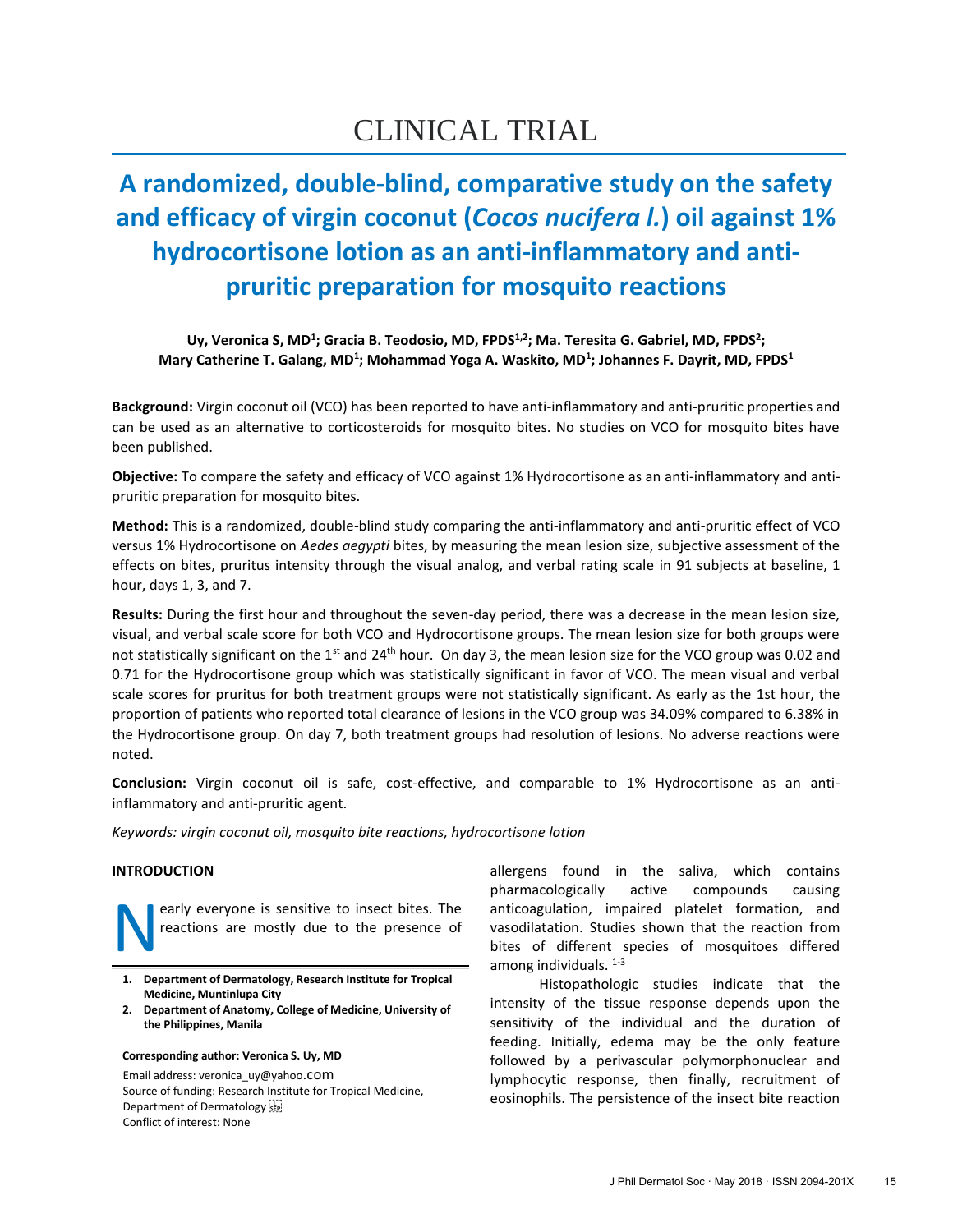depends to some extent on the degree of inflammatory response and is prolonged by scratching and rubbing which aggravate the insect bite reaction by increasing tissue damage.<sup>2</sup>

Topical corticosteroids (TCS) are the mainstay of treatment in skin inflammation and control the recruitment of inflammatory cells, prevent the release of chemical mediators, and downregulate tissue responses. TCS induce lipocortins to inhibit phospholipase A2 and prevent the subsequent cell surface liberation of platelet-activating factor, arachidonic acid, and other potent inflammatory mediators. TCS also affect the vascular component of inflammation by augmenting the vasoconstrictive response to epinephrine and norepinephrine and reducing the responses to antihistamine and bradykinin.<sup>4</sup>

TCS molecules can be absorbed percutaneously in significant quantities to cause systemic adverse effects identical to systemically administered corticosteroids-suppression of hypothalamic-pituitaryadrenal axis, iatrogenic Cushing's syndrome, and growth retardation in infants and children. 4

Virgin coconut oil is obtained from the separation of the oil from the fermented milk, obtained through cold-pressed method.<sup>7</sup> A study by Evangelista and colleagues showed that VCO is superior to mineral oil in retarding transepidermal water loss, improving the SCOring Atopic dermatitis (SCORAD) clinical assessment index in pediatric atopic dermatitis (AD) patients, and resolving pruritus by improving barrier function. In addition to improving the skin barrier, VCO may also address the chronic inflammation characteristic of AD with medium chain fatty acids (MCFA) as the active component responsible.<sup>7</sup>

Medium chain fatty acids (MCFAs) are acted upon by lipases produced by the resident flora of the skin and are broken down into free fatty acids which penetrate the dermis and reduce inflammation.<sup>7</sup> VCO has also been shown to destroy free radicals which in turn may promote inflammation. The antioxidant property may be due to phenolic compounds, ferrulic acid, and p-coumaric acid found in VCO.<sup>7</sup> VCO was also found to have anti-nociceptive activity, blocking peripheral and centrally mediated nociception induced by chemical and thermal stimuli.<sup>8</sup> Fatty acids such as oleic and stearic acids have been shown to attenuate the activity of polymorphonuclear leukocytes leading to the suppression of the inflammatory process.<sup>8</sup> Moreover, VCO has been shown to have antihistamine properties due to the presence of active phenolic compounds called flavonoids which not only inhibit histamine release but also inhibit the synthesis of IL-4, IL-13, and CD40 ligand expression by basophils. $9$ 

The processes used to obtain VCO which involve the use of controlled temperature are believed to result in a preparation that has more beneficial effects than the traditional copra oil due to the greater retention of its active components such as squalene, tocopherols, and sterols. The antioxidant property and free fatty acids in coconut are adversely affected by refining, heat and solvent extraction which is not the case with VCO.<sup>7</sup>Topical application of coconut oil has a very low risk of allergic reaction or adverse effects.<sup>9</sup>

Since VCO has been reported to have antiinflammatory<sup>6-8,10</sup> and antipruritic<sup>7</sup> properties with a very low risk of allergic reaction or adverse effect $^{11}$ , studies involving human subjects with mosquito bites was pursued in this study to prove its efficacy and safety.

## **OBJECTIVES**

The general objective of this study was to compare the safety and efficacy of VCO versus 1% Hydrocortisone lotion as an anti-inflammatory and anti-pruritic preparation on mosquito bite reactions.

The specific objectives were to compare the anti-inflammatory effect of VCO and 1% hydrocortisone lotion on mosquito bites by measuring changes in lesion size and subjective assessment of improvement of lesions, and to compare the antipruritic effect of virgin coconut oil and 1% hydrocortisone lotion using the visual analog scale for pruritus and verbal rating scale for pruritus at baseline or 15 minutes after mosquito bite, 1 hour after application, and at days 1, 3, and 7. Another objective was to monitor, compare, and record adverse cutaneous reactions of VCO and 1% hydrocortisone lotion using a four-point scale at 1 hour after application and at days 1, 3, and 7.

## **MATERIALS AND METHODS**

## **Patients and study design**

The study was a randomized double-blind clinical trial which compared the anti-inflammatory and anti-pruritic effects of VCO versus 1% Hydrocortisone by measuring the mean lesion size, subjective assessment of the effect on lesions, pruritus intensity through the visual analog and verbal rating scale among subjects at baseline, 1 hour, days 1, 3, and 7. Adverse reactions were monitored up to 2 weeks.

The study consisted of two phases: Phase I is the 96-hour IQ chamber Irritancy patch testing, while Phase II of the clinical trial is a randomized, double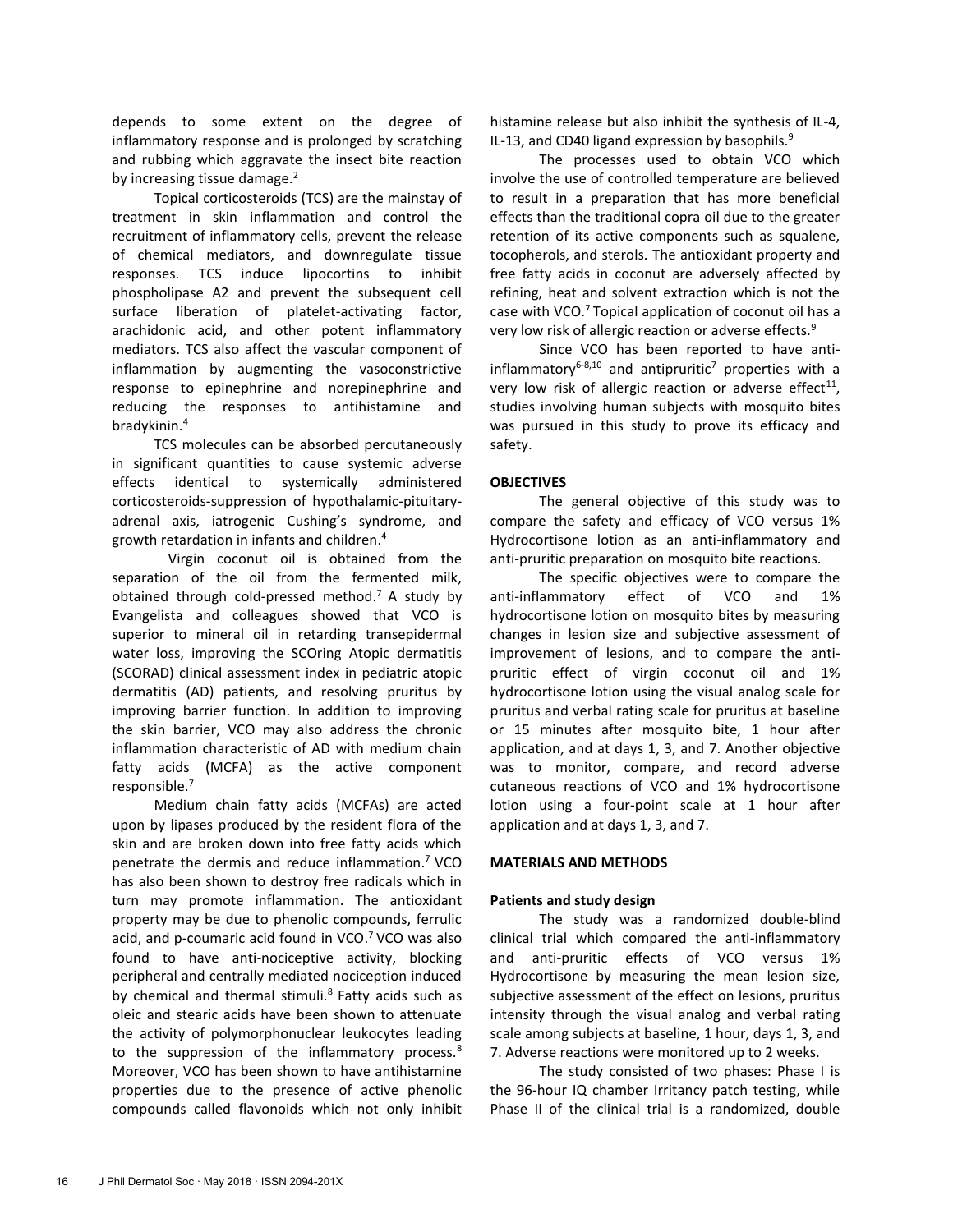blind study comparing the efficacy of Virgin coconut oil against 1% Hydrocortisone lotion as an antiinflammatory and anti-pruritic preparation for mosquito bites.

Subjects included in the study were 18-60 year-old male and female healthy subjects who are able to read and write and who are willing to comply with the study protocol requirements, sign an informed consent after having clearly understood its contents, and have photos taken for documentation purposes during the experiment. Pregnant and lactating women, those with history of severe reactions to mosquito bites, who have active skin lesions or other dermatologic disorders, and those with a history of co-morbid conditions such diabetes and hypertension were excluded from this study.

This study was approved by the institutional review board of the Research Institute for Tropical Medicine and was conducted at the Department of Dermatology of the same institution. Informed consent from the subjects included in the study was secured after being briefed on the study procedure.

#### **Materials**

VCO, manufactured locally in accordance with the GMP (Good Manufacturing Practice) and HACCP (Hazard Analysis and Critical Control Point) systems with approval from the Food and Drug Administration of the Philippines, was used in this study.

1% Hydrocortisone lotion was prepared by a licensed pharmacist. Both test products were funneled into identical 120 ml white bottles free from any identification marks.

#### **Randomization, treatment allocation and blinding**

Randomization of participants, identified with numbers, into two test groups, designated as letters (Group A and B) was done using a computerized randomization program. The participants and their corresponding identifying numbers were known only by an encoder who was blinded to the treatment groups. A pharmacist, blinded to the participant identity codes and test groups was assigned to dispense the products to the participants based on the assignment generated by the computerized randomization program. The codes were only revealed to the primary investigator at the end of the study.

## **Study Intervention**

PHASE I: IQ Chamber Patch Testing

Subjects who were eligible for the study were enrolled in the 96-hour I.Q Chamber Irritancy Patch testing. The I.Q. chamber with VCO, 0.5% sodium laurel sulfate as positive control and water as negative control were applied to the back of the subjects. Assessment of the patch test site was noted after 48, 72, and 96 hours. Subjects who did not develop positive reactions were included in the Phase II clinical trial. No topical preparations were applied throughout the whole duration of the study. Patients were instructed to report immediately any delayed reactions (reactions noted up to 2 weeks after onset of patch test procedure) on the patch test site.

## PHASE II: Clinical Trial

Subjects who did not develop positive reactions on the Phase I of the trial were included in the study. Subjects were assigned equally into two treatment groups by computer-generated randomization.

A screened aluminum cage measuring 60 x 60 x 60 cm with a 15 x 15 cm square opening fitted with cloth sleeves was used in the study. All the mosquitoes used were sterile sucrose-starved for 48 hours prior to the test, ensuring biting. A batch of 50 female laboratory-reared *Aedes aegypti* mosquitoes were introduced in the cage every exposure period.

Subjects were instructed to wash their forearms with plain water and a mild soap provided by the investigator and to dry with a clean towel prior to exposure to mosquitoes. The subjects were asked to wear rubber gloves with an 8 x 3.5 cm opening on the volar aspect. This was done to limit the area where the bites were not wanted. Bite exposure with *Aedes aegypti* mosquitoes were performed between noon and 3 pm. Only 1 arm was exposed for each participant for 5 to 10 minutes. The mosquitoes that had landed or fed were removed using a micropipette tip apparatus and were placed in a holding chamber and subsequently disposed. A fresh batch of mosquitoes was placed in the cage to maintain 50 mosquitoes every exposure period after a minimum of 5 mosquito bites within the 5 to 10 minutes exposure time. After such period, the participants were asked to remove their forearm from the chamber.

During the whole test period, the subjects were instructed not to rub or scratch the mosquito bites, not to take or apply any other medication, and to use only the mild soap provided by the primary investigator.

Patients were then instructed to apply the assigned solutions to the lesions twice a day for 7 days with assessment of the lesions done at baseline or 15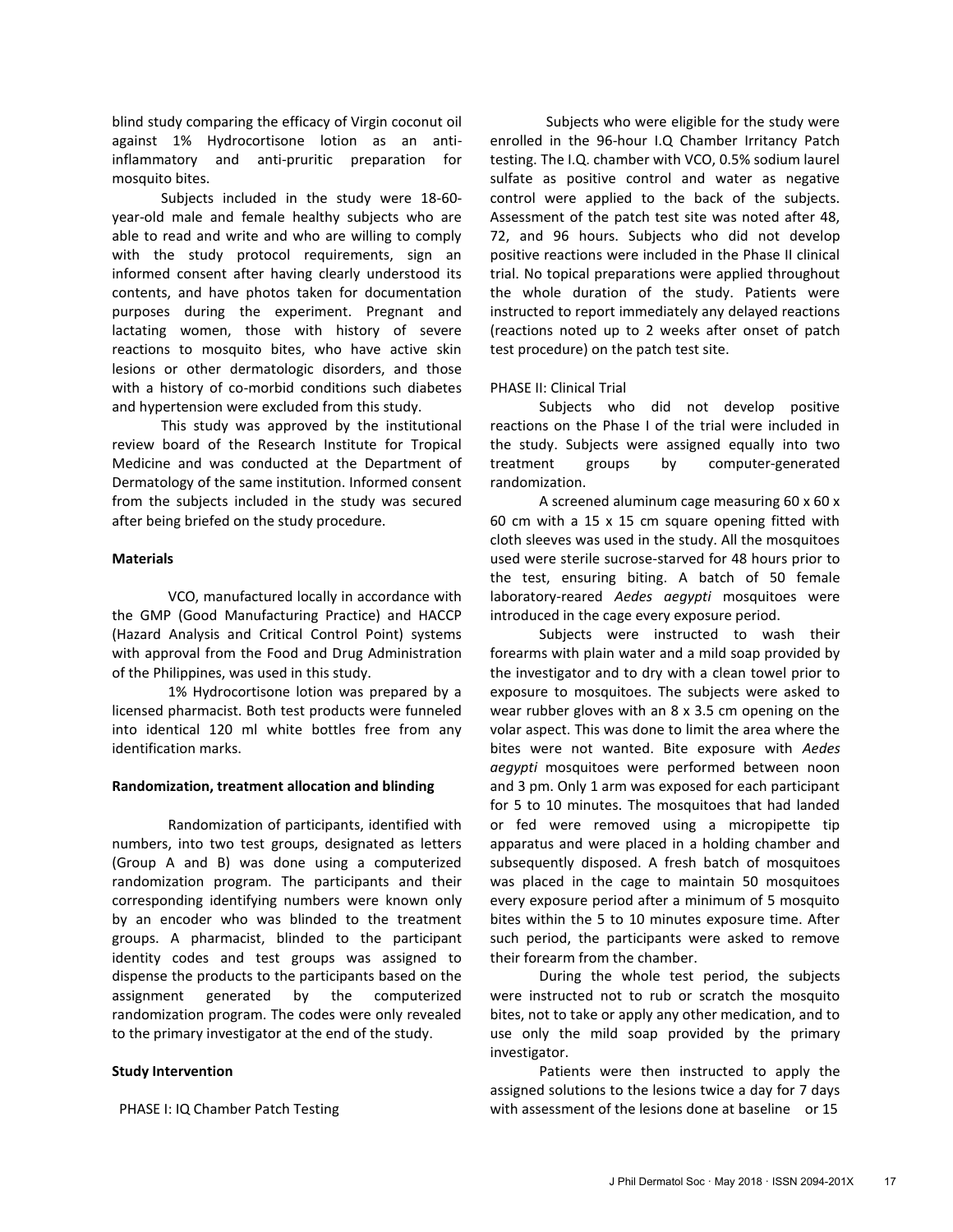

Adapted from Schultz KF, Altman DG, Moher D, for the CONSORT Group. CONSORT 2010 Statement: Updated Guidelines for Reporting Parallel Group Randomised Trials. PLoS Med 2010;7(3):e1000251. doi:10.1371/journal.pmed.1000251

Figure 1. Flowchart of Study Procedure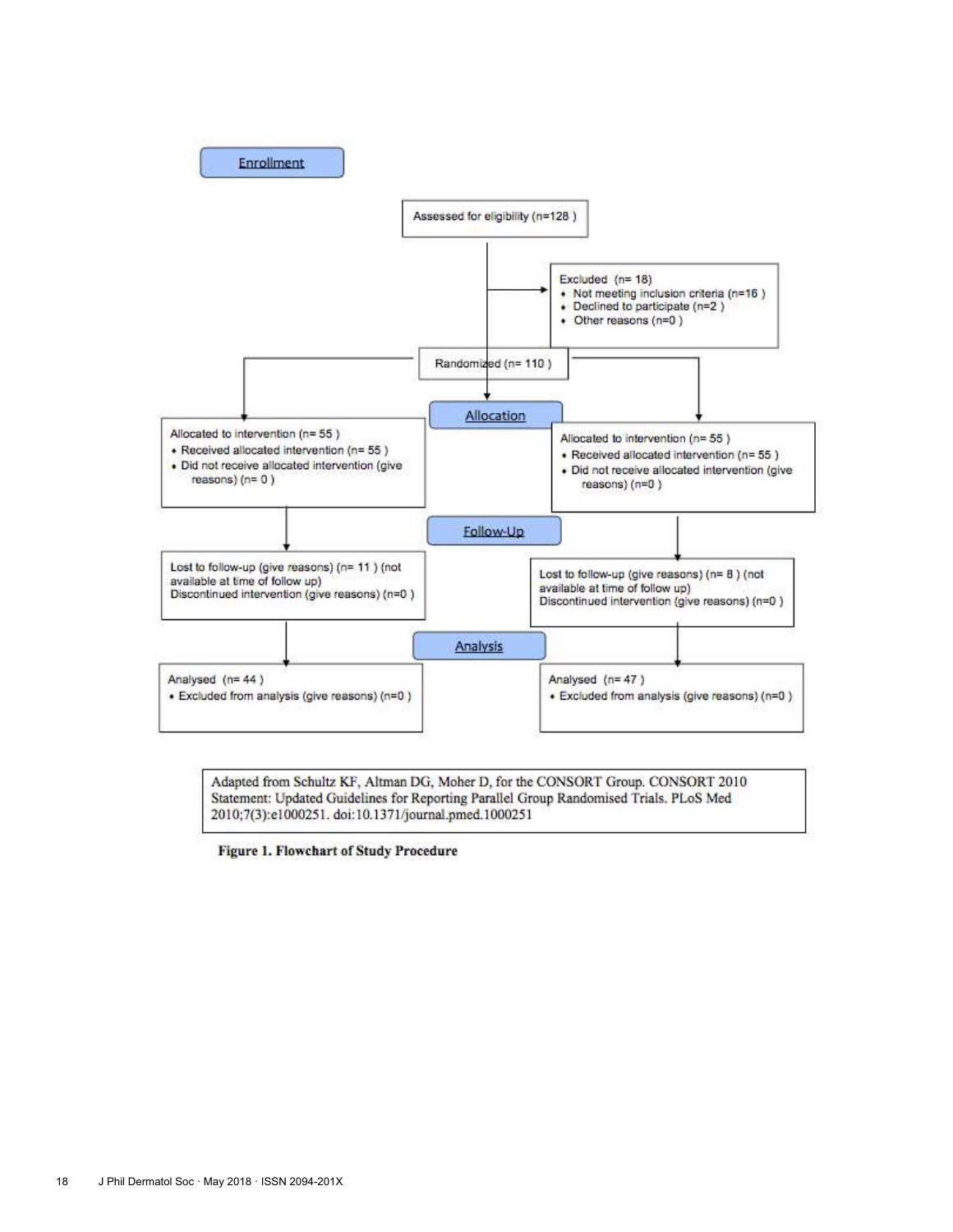minutes after the mosquito bite, 1 hour after application of solutions, and at days 1, 3, and 7.

#### **Clinical Assessment**

Demographic data which include patient's code, age, and sex were gathered from a self-administered questionnaire. Outcome measures were assessed by the principal investigator at baseline or 15 minutes after mosquito bite, 1 hour after application of solutions, day 1, day 3, and day 7.

The variable assessed during Phase I (IQ Chamber Patch Testing) of the study was lesion appearance interpreted based on the recommendation by the International Contact Dermatitis Research Group at 48, 72, and 96 hours for VCO, water, and sodium laurel sulfate. A weak/ non-vesicular positive reaction (+) is characterized by the presence of erythema, infiltration, and papules. Presence of the above characteristics and lesions at patch testing sites together with the appearance of vesicles constitute a strong vesicular positive reaction (++), while presence of bullae indicates extremely positive reaction. Patients who demonstrated positive reactions to patch testing were not included in the study. Subjects were instructed to come back after 1 week and 2 weeks after the last application of the test products to monitor any delayed type of reactions to the treatment products.

Variables assessed during Phase II (Clinical Trial) are 1.) objective changes in lesion size measured in millimeters; 2.) subjective perception of improvement of lesions measured as "no change", "improvement", and "total clearing"; 3.) Pruritus intensity quantified using the 100 mm Itch Visual analog scale; and 4.) Pruritus intensity described using the Verbal rating scale (no itch, low, moderate, severe itch) at baseline or 15 minutes after mosquito bite, 1 hour after application of solutions, and at days 1, 3, and 7.

A research assistant was present on each day of assessment of lesions to confirm attendance of the participants and to take note of dropouts defined as participants who were unable to return for assessment of lesions and whose outcomes were unknown by the end of the study period.

## **Sample Size**

The sample size for Phase II or the clinical trial phase was calculated using OpenEpi Version 3.03 sample size calculation for the estimation of the difference between the two means. Values were based on a study on the anti-inflammatory effects of capsaicin compared to hydrocortisone cream by Godinez et al. Using a 95% level of significance and a power of 80%, a total of 92 participants (46 participants per group) was needed in the study. However, adjusting for 20% drop out rates and 20% for patch testing failure rates, a total of 128 participants were included in the study.

#### **Data Management/ Data Analysis**

Data collected were encoded via double data entry using Microsoft Excel program. Key stroke validation was done. For qualitative variable such as subjective assessment of change of lesions, data were presented as proportions. For quantitative variables such as change in lesion size, visual analog scale, itch verbal rating scale, mean, standard deviation, and range were used.

T-test and Paired t-test for related samples were used to compare the mean lesion size between different time periods for subjects given VCO and Hydrocortisone lotion. Mann Whitney U Test and Wilcoxon signed rank test were used to compare the median scores for Visual analog scale and Verbal rating scale between VCO and Hydrocortisone group. Chi square was done to compare the subjective assessment of change of lesion ("no change", "improved", and "total clearing") between the VCO and Hydrocortisone group.

#### **RESULTS**

The demographic characteristics of subjects were similar for the two treatment groups. (Tables 2a & 2b) A total of 110 subjects were included, all of which passed the Phase I or 96-hour IQ chamber irritancy patch testing and all of which were recruited for the Phase II of the study.

**Table 2a. Comparison of age of participants by treatment group**

| Treatment<br>group | mean  | standard<br>deviation | score | p-<br>value |
|--------------------|-------|-----------------------|-------|-------------|
| vco                | 25.85 | 3.45                  | 1.80  | 0.0740      |
| Hydrocortisone     | 27.22 | 4.42                  |       |             |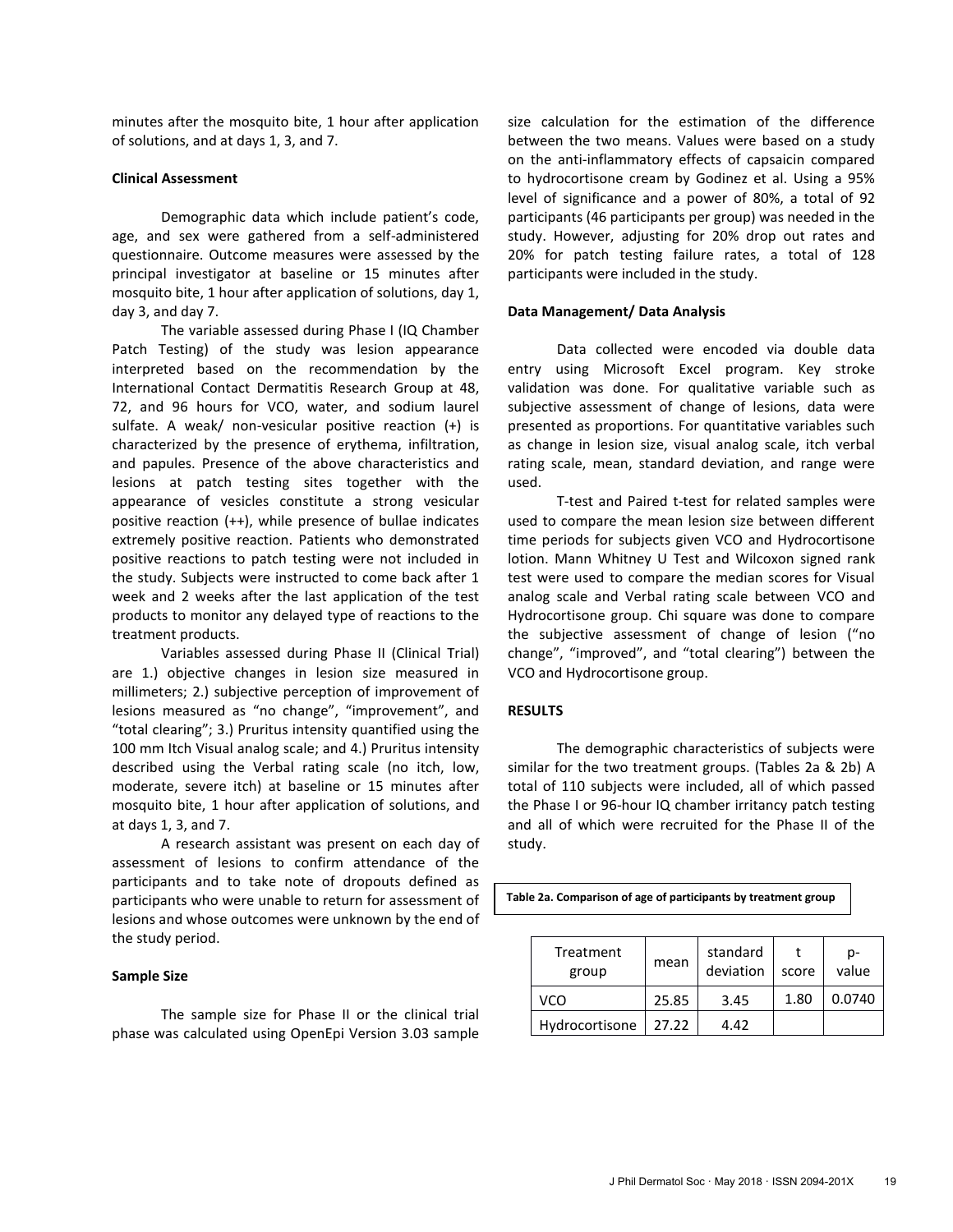| Table 2b. Comparison of sex of participants by treatment group |        |       |        |       |        |         |  |  |  |
|----------------------------------------------------------------|--------|-------|--------|-------|--------|---------|--|--|--|
| Treatment                                                      | Male   |       | Female |       | Chi    | p-value |  |  |  |
| group                                                          | Number | %     | Number | %     | square |         |  |  |  |
| <b>VCO</b>                                                     | 32     | 58.18 | 23     | 41.82 | 0.04   | 0.8472  |  |  |  |
| Hydro<br>cortisone                                             | 31     | 56.36 | 24     | 43.64 |        |         |  |  |  |

Recording of the patch test results was based on the recommendation by the International Contact dermatitis group (Table 10) and the National Institute for Occupational Safety and Health interpretation of skin ratings (Tables 11 & 12). None of the participants showed any adverse reactions to VCO or to Hydrocortisone. (Tables 16 & 17)

Subjects randomized to the control group had VCO applied to their forearms at the site of mosquito bites twice a day for 7 days. Parameters were assessed at baseline or 15 minutes after biting, 1 hour, and at days 1, 3, and 7.

The change in mean lesion size in all observation periods for both treatment groups was statistically different compared to baseline as shown in Figure 2 and Tables 3a & 3b.



**Figure 2.** Graph showing the comparison of change in mean lesion size in mosquito bites treated with Virgin coconut oil and 1% Hydrocortisone lotion during the 7-day study period

Table 4 shows that at baseline, the mean lesion size for VCO was 6.07 and for the Hydrocortisone group, it was 5.85. As early as the first hour, there was a decrease in the mean lesion size for both treatment groups, 2.20 for VCO and 2.74 for Hydrocortisone. Comparing both groups, it was not statistically significant. During the 7-day observation period, there was a continuous decrease in the mean lesion size for

both treatment groups. Using t test and paired t test, the mean lesion size for both treatment groups was not statistically significant after 1 hour and 1 day. On day 3, the mean lesion size for the VCO group was 0.02 and 0.71 for the Hydrocortisone group, and this was statistically significant in favor of VCO. On day 7, both treatment groups had resolution of lesions.

At baseline, the mean visual scale score for pruritus for the VCO group was 5.68 compared to the Hydrocortisone group which was 3.66, and these were statistically different. As early as the first hour, there was a decrease in the mean visual scale score for pruritus for both treatment groups, 0.95 for VCO and 1.02 for Hydrocortisone. All throughout the 7-day observation period, there was a decrease in the mean visual scale score for pruritus for both treatment groups as seen in Figure 3. Table 6 shows that the mean visual scale score for pruritus for both treatment groups was not statistically significant. On day 7, there was absence of pruritus for both treatment groups.





The verbal scale score for pruritus in all observational periods were statistically different compared to baseline for the two treatment groups as shown in Figure 4 and Tables 7a & 7b.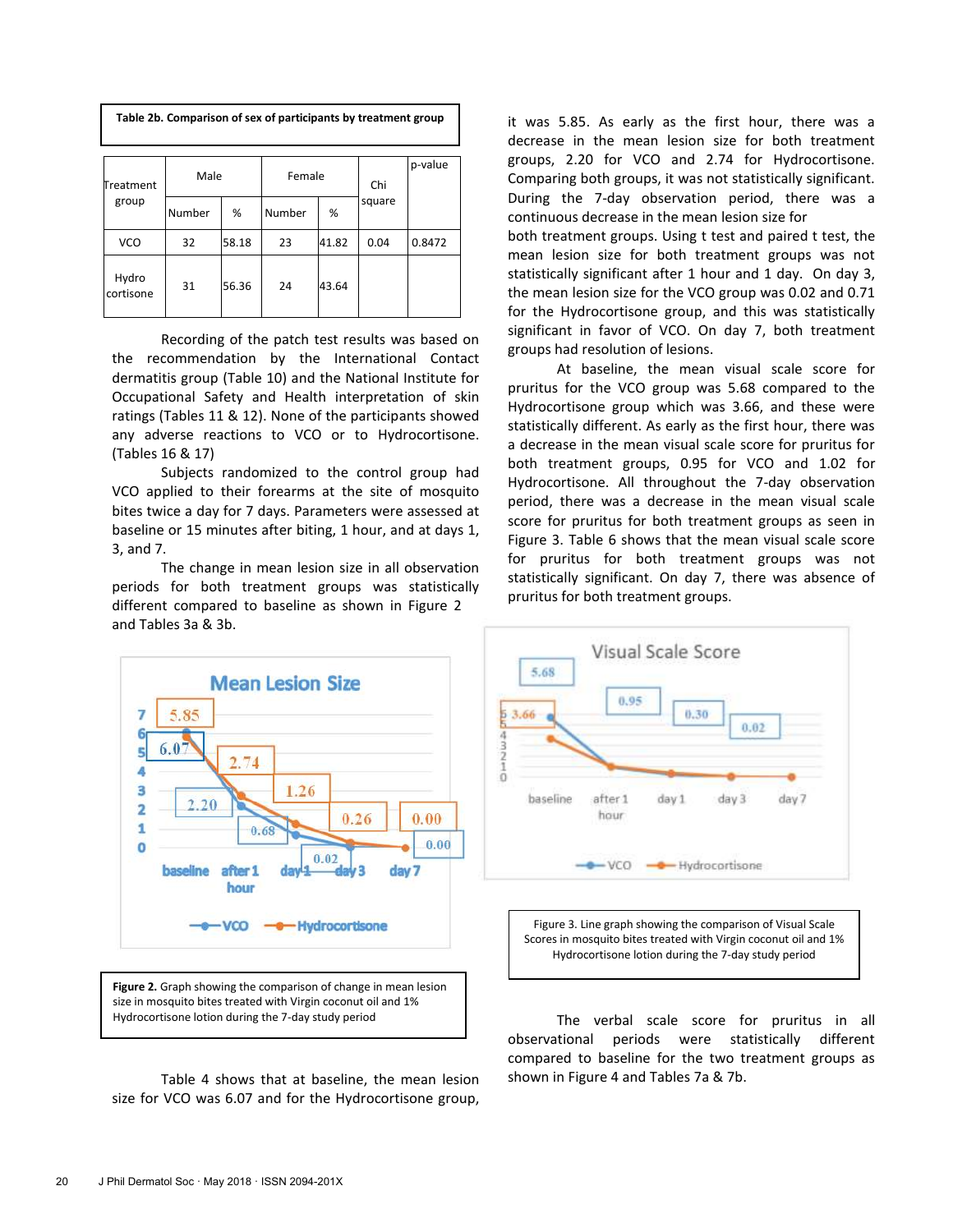**Tables 3a & 3b. Comparison of mean lesion size at baseline and during different observation periods for VCO and hydrocortisone treatment groups.** 

| VCO (n=44)                      |      |                       |          |         |         |
|---------------------------------|------|-----------------------|----------|---------|---------|
| Time<br>period                  | Mean | Standard<br>deviation | Range    | t score | p-value |
| <b>Baseline</b>                 | 6.07 | 2.64                  | $3 - 15$ |         |         |
| After<br>$\mathbf{1}$<br>hr     | 2.20 | 2.06                  | $0 - 8$  | 11.01   | < 0.001 |
| $\mathbf{1}$<br>After<br>day    | 0.68 | 1.29                  | $0 - 6$  | 13.75   | < 0.001 |
| 3<br>After<br>days              | 0.02 | 0.15                  | $0 - 1$  | 15.39   | < 0.001 |
| $\overline{7}$<br>After<br>days | 0.00 | 0.00                  | $0 - 0$  | 15.28   | < 0.001 |

| Hydrocortisone (n=47) |      |                       |          |         |         |  |  |  |
|-----------------------|------|-----------------------|----------|---------|---------|--|--|--|
| <b>Time</b><br>period | Mean | Standard<br>deviation | Range    | t score | p-value |  |  |  |
| Base-<br>line         | 5.85 | 2.02                  | $3 - 10$ |         |         |  |  |  |
| After 1<br>hr         | 2.74 | 1.80                  | $0 - 8$  | 14.56   | < 0.001 |  |  |  |
| After 1<br>day        | 1.26 | 1.65                  | $0 - 6$  | 20.63   | < 0.001 |  |  |  |
| After 3<br>days       | 0.26 | 0.71                  | $0 - 3$  | 20.49   | < 0.001 |  |  |  |
| After 7<br>days       | 0.00 | 0.00                  | $0 - 0$  | 19.84   | < 0.001 |  |  |  |

**Table 4. Comparison of mean lesion size during different observation periods between VCO and Hydrocortisone treatment groups**

|                    |      | Hydrocortisone<br>$VCO(n=44)$<br>(n=47) |      |                                |            |             |
|--------------------|------|-----------------------------------------|------|--------------------------------|------------|-------------|
| Time<br>period     | Mean | Standard<br>devia-<br>tion              | Mean | Standa<br>rd<br>devia-<br>tion | t<br>score | p-<br>value |
| Base-<br>line      | 6.07 | 2.64                                    | 5.85 |                                | $-0.44$    | 0.659<br>1  |
| After 1<br>hr      | 2.20 | 2.06                                    | 2.74 |                                | 1.33       | 0.185<br>9  |
| After 1<br>day     | 0.68 | 1.29                                    | 1.26 |                                | 1.84       | 0.069<br>1  |
| 3<br>After<br>days | 0.02 | 0.15                                    | 0.26 | 2.14                           | 2.14       | 0.017<br>6  |
| After 7<br>days    | 0.00 | 0.00                                    | 0.00 | 0.00                           | <b>NA</b>  | <b>NA</b>   |

**Tables 5a & 5b. Comparison of visual scale scores at baseline and during different observation periods for VCO and hydrocortisone treatment groups**

| $VCO (n=44)$                    |                                        |      |            |         |         |
|---------------------------------|----------------------------------------|------|------------|---------|---------|
| Time<br>period                  | Standard<br>Mean<br>Range<br>deviation |      | t<br>score | p-value |         |
| <b>Baseline</b>                 | 5.68                                   | 3.04 | $0 - 10$   |         |         |
| After<br>$\mathbf{1}$<br>hr     | 0.95                                   | 1.78 | $0 - 8$    | 5.71    | < 0.001 |
| $\mathbf{1}$<br>After<br>day    | 0.30                                   | 1.09 | $0 - 6$    | 5.72    | < 0.001 |
| 3<br>After<br>days              | 0.02                                   | 0.15 | $0 - 1$    | 5.72    | < 0.001 |
| $\overline{7}$<br>After<br>days | 0.00                                   | 0.00 | 0-0        | 5.72    | < 0.001 |

|                              | Hydrocortisone (n=47) |                       |         |            |         |  |  |  |  |
|------------------------------|-----------------------|-----------------------|---------|------------|---------|--|--|--|--|
| Time<br>period               | Mean                  | Standard<br>deviation | Range   | t<br>score | p-value |  |  |  |  |
| <b>Baseline</b>              | 3.66                  | 2.44                  | $0 - 9$ |            |         |  |  |  |  |
| After<br>$\mathbf{1}$<br>hr  | 1.02                  | 1.71                  | $0 - 6$ | 5.92       | < 0.001 |  |  |  |  |
| $\mathbf{1}$<br>After<br>day | 0.38                  | 0.95                  | $0 - 5$ | 5.95       | < 0.001 |  |  |  |  |
| 3<br>After<br>days           | 0.09                  | 0.46                  | $0 - 3$ | 5.95       | < 0.001 |  |  |  |  |
| 7<br>After<br>days           | 0.00                  | 0.00                  | $0-0$   | 5.95       | < 0.001 |  |  |  |  |

**Table 6. Comparison of visual scale scores during different observation periods for VCO and hydrocortisone treatment groups**

| Time<br>period                  |      | $VCO(n=44)$           |                               | Hydrocortisone<br>$(n=47)$ |           | p-<br>value |  |  |
|---------------------------------|------|-----------------------|-------------------------------|----------------------------|-----------|-------------|--|--|
|                                 | Mean | Standard<br>deviation | Standard<br>Mean<br>deviation |                            |           |             |  |  |
| <b>Baseline</b>                 | 5.68 | 3.04                  | 3.66                          | 2.44                       | $-3.46$   | 0.0006      |  |  |
| After<br>1<br>hr                | 0.95 | 1.78                  | 1.02                          | 1.71                       | 0.26      | 0.7973      |  |  |
| $\mathbf{1}$<br>After<br>day    | 0.30 | 1.09                  | 0.38                          | 0.94                       | 1.22      | 0.2208      |  |  |
| 3<br>After<br>days              | 0.02 | 0.15                  | 0.09                          | 0.46                       | 0.54      | 0.5859      |  |  |
| $\overline{7}$<br>After<br>days | 0.00 | 0.00                  | 0.00                          | 0.00                       | <b>NA</b> | <b>NA</b>   |  |  |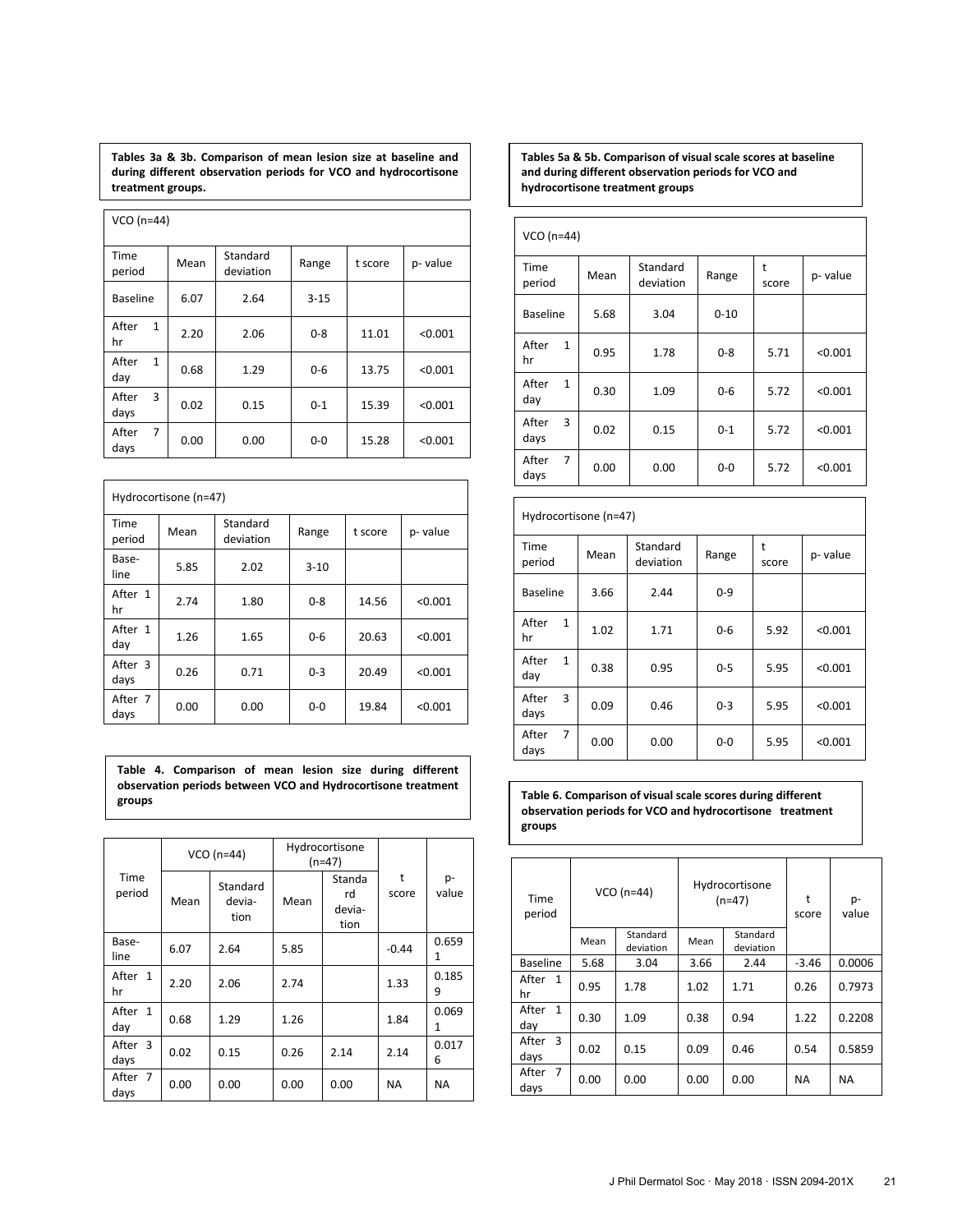**Tables 7a & 7b. Comparison of verbal scale score for pruritus at baseline and during different observation periods for VCO and hydrocortisone treatment groups**

| $VCO(n=44)$                     |      |                       |         |         |         |
|---------------------------------|------|-----------------------|---------|---------|---------|
| Time<br>period                  | Mean | Standard<br>deviation | Range   | z score | p-value |
| <b>Baseline</b>                 | 1.48 | 0.76                  | $0 - 3$ |         |         |
| After<br>$\mathbf{1}$<br>hr     | 0.23 | 0.43                  | $0 - 1$ | 5.67    | < 0.001 |
| $\mathbf{1}$<br>After<br>day    | 0.02 | 0.15                  | $0 - 1$ | 5.81    | < 0.001 |
| 3<br>After<br>days              | 0.00 | 0.00                  | $0 - 0$ | 5.81    | < 0.001 |
| $\overline{7}$<br>After<br>days | 0.00 | 0.00                  | $0 - 0$ | 5.81    | < 0.001 |

|                                 | Hydrocortisone (n=47) |                       |         |         |         |  |  |  |  |
|---------------------------------|-----------------------|-----------------------|---------|---------|---------|--|--|--|--|
| Time<br>period                  | Mean                  | Standard<br>deviation | Range   | z score | p-value |  |  |  |  |
| <b>Baseline</b>                 | 1.28                  | 0.58                  | $0 - 2$ |         |         |  |  |  |  |
| After<br>$\mathbf{1}$<br>hr     | 0.21                  | 0.41                  | $0 - 1$ | 6.19    | < 0.001 |  |  |  |  |
| $\mathbf{1}$<br>After<br>day    | 0.09                  | 0.28                  | $0 - 1$ | 6.13    | < 0.001 |  |  |  |  |
| 3<br>After<br>days              | 0.00                  | 0.00                  | $0-0$   | 6.13    | < 0.001 |  |  |  |  |
| $\overline{7}$<br>After<br>days | 0.00                  | 0.00                  | $0-0$   | 6.13    | < 0.001 |  |  |  |  |

**Table 8. Comparison of verbal scale score for pruritus during different observation periods between VCO and hydrocortisone treatment groups**

| Time<br>period                  |      | $VCO(n=44)$           | Hydrocortisone<br>$(n=47)$ |                       | t<br>score | p-<br>value |
|---------------------------------|------|-----------------------|----------------------------|-----------------------|------------|-------------|
|                                 | Mean | Standard<br>deviation | Mean                       | Standard<br>deviation |            |             |
| <b>Baseline</b>                 | 5.68 | 3.04                  | 3.66                       | 2.44                  | $-3.46$    | 0.0006      |
| After<br>$\mathbf{1}$<br>hr     | 0.95 | 1.78                  | 1.02                       | 1.71                  | 0.26       | 0.7973      |
| After<br>$\mathbf{1}$<br>day    | 0.30 | 1.09                  | 0.38                       | 0.94                  | 1.22       | 0.2208      |
| 3<br>After<br>days              | 0.02 | 0.15                  | 0.09                       | 0.46                  | 0.54       | 0.5859      |
| $\overline{7}$<br>After<br>days | 0.00 | 0.00                  | 0.00                       | 0.00                  | <b>NA</b>  | <b>NA</b>   |

**Table 9a. Comparison of subjective assessment of change in lesion scores between VCO and Hydrocortisone group at 1 hour**

| Subjective            |        | $VCO (n=44)$ | Hydrocortisone<br>$(n=47)$ |         | chi     | p-     |
|-----------------------|--------|--------------|----------------------------|---------|---------|--------|
| rating                | Number | Percent      | Number                     | Percent | square  | value  |
| <b>Total clearing</b> | 15     | 34.09        | 3                          | 6.38    | 11.0000 | 0.0005 |
| With<br>improvement   | 29     | 65.91        | 44                         | 93.62   |         |        |

**Table 9b. Comparison of subjective assessment of change in lesion scores between VCO and Hydrocortisone group at day 1**

| Subjective<br>rating | $VCO$ [n=44) |         | Hydrocortisone<br>$(n+47)$ |         | chi<br>square  | p-value |
|----------------------|--------------|---------|----------------------------|---------|----------------|---------|
|                      | Number       | Percent | Number                     | Percent |                |         |
| Total clearing       | m            | 75.00   | $21 -$<br>---              | 44.68   | 8,6583<br>---- | 0.0033  |
| With<br>improvement  | 11           | 25.00   | 26                         | 55.32   |                |         |

**Table 9c. Comparison of subjective assessment of change in lesion scores between VCO and Hydrocortisone group at day 3**

| Subjective rating     | $VCO (n=44)$ |         | Hydrocortisone (n=47) | Fisher<br>exact p |       |  |
|-----------------------|--------------|---------|-----------------------|-------------------|-------|--|
|                       | Number       | Percent | Number                | Percent           | value |  |
| <b>Total clearing</b> | 43           | 97.73   | 45                    | 95.74             | 0.525 |  |
| With improvement      |              | 2.27    | 2                     | 4.26              |       |  |

**Table 9d. Comparison of subjective assessment of change in lesion scores between VCO and Hydrocortisone group at day 7**

| Subjective.<br>rating | $VCO$ [n=44] |         | Hydrocortisone<br>$(n=47)$ |              | chi<br>square | p-value |
|-----------------------|--------------|---------|----------------------------|--------------|---------------|---------|
|                       | Number       | Percent | Number                     | Percent      |               |         |
| Total clearing        | 44           | 100.00  | 47                         | 100.00       | NA            | NA      |
| With<br>improvement   | Ð.           | 0.00.   |                            | 0.00<br>-Gen |               |         |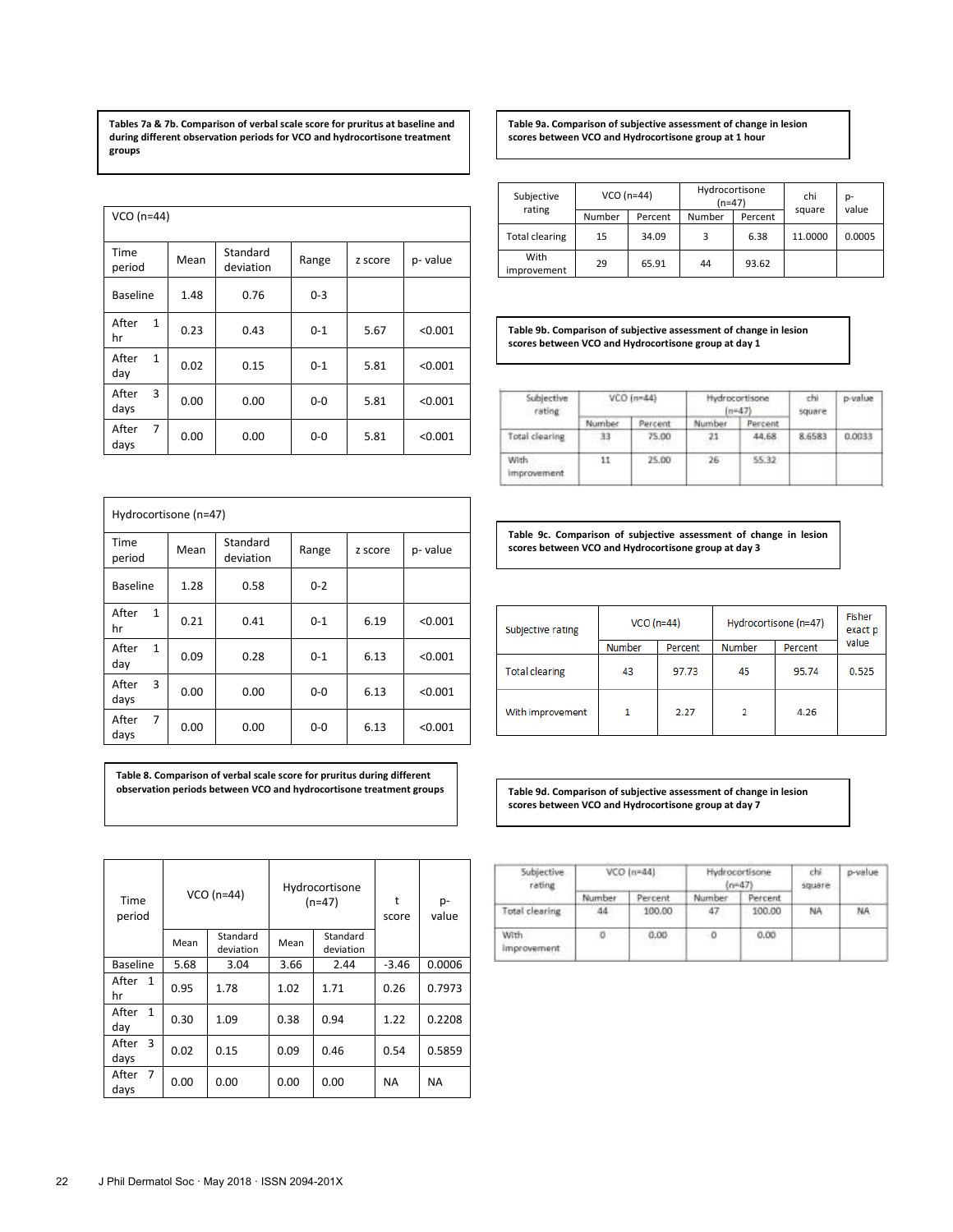

At baseline, the mean verbal scale score for pruritus for the VCO group was 1.48 compared to the Hydrocortisone group which was 1.28, and these were not statistic

ally different. As early as the first hour, there was a decrease in the mean verbal scale score for pruritus for both treatment groups, 0.23 for VCO and 0.21 for Hydrocortisone. All throughout the 7-day observation period, there was a decrease in the mean verbal scale score for pruritus for both treatment groups as seen in Figure 4. Table 8 shows that the mean verbal scale score for pruritus for both treatment groups was not statistically significant. On days 3 and 7, there was absence of pruritus for both treatment groups.

As early as 1 hour, the proportion of patients having total clearance in the VCO group was 34.09% compared to 6.38% in the Hydrocortisone group. Using Chi square with a p value of 0.0005, these were statistically significant as shown in Table 9a in favor of the VCO group.

At day 1, the proportion of patients having total clearance in the VCO group was 75.00% compared to 44.68% in the Hydrocortisone group. Using Chi square with a p value of 0.0033, these were statistically significant as shown in Table 9b.

At day 3, the proportion of patients having total clearance in the VCO group was 97.73% compared to 95.74% in the Hydrocortisone group. Using Chi square with a p value of 0.525, these values were not statistically significant as shown in Table 9c.

At day 7, both treatment groups showed 100% of patients reporting total clearance of lesions as shown in Table 9d.

There were no reported adverse reactions using the four-point scale for the two test products throughout the study. (Tables 15 and 16)

## **DISCUSSION**

Mosquito bite reactions are a common cause of physician consultation among children and adults. These bites appear to be allergic in nature due to both the presence of allergens in the saliva  $1$  and foreign body deposition during a bite<sup>3</sup>. Ige mediated and T lymphocyte mediated mechanisms are involved in the development of mosquito allergy with Type I hypersensitivity reactions responsible for immediate reactions.<sup>12</sup>

Figure 2 and Table 4 show that the mean lesion size for VCO and Hydrocortisone was statistically not significant on the 1<sup>st</sup> hour and 1<sup>st</sup> day. On day 3, the mean lesion size was smaller for the VCO group compared to the Hydrocortisone group, and this was statistically significant in favor of the VCO group. However, both treatment groups had resolution of all lesions on day 7. Subjective assessment by the patient showed that there was a greater proportion of patients who had total clearing with VCO compared to 1% Hydrocortisone after 1



Figure 5. Line graph showing the comparison of the subjective assessment by the patient of change in lesion scores in mosquito bites treated with VCO and 1% Hydrocortisone lotion during the 7-day study period. It compares the percentage of patients having total clearance using VCO and 1% Hydrocortisone.